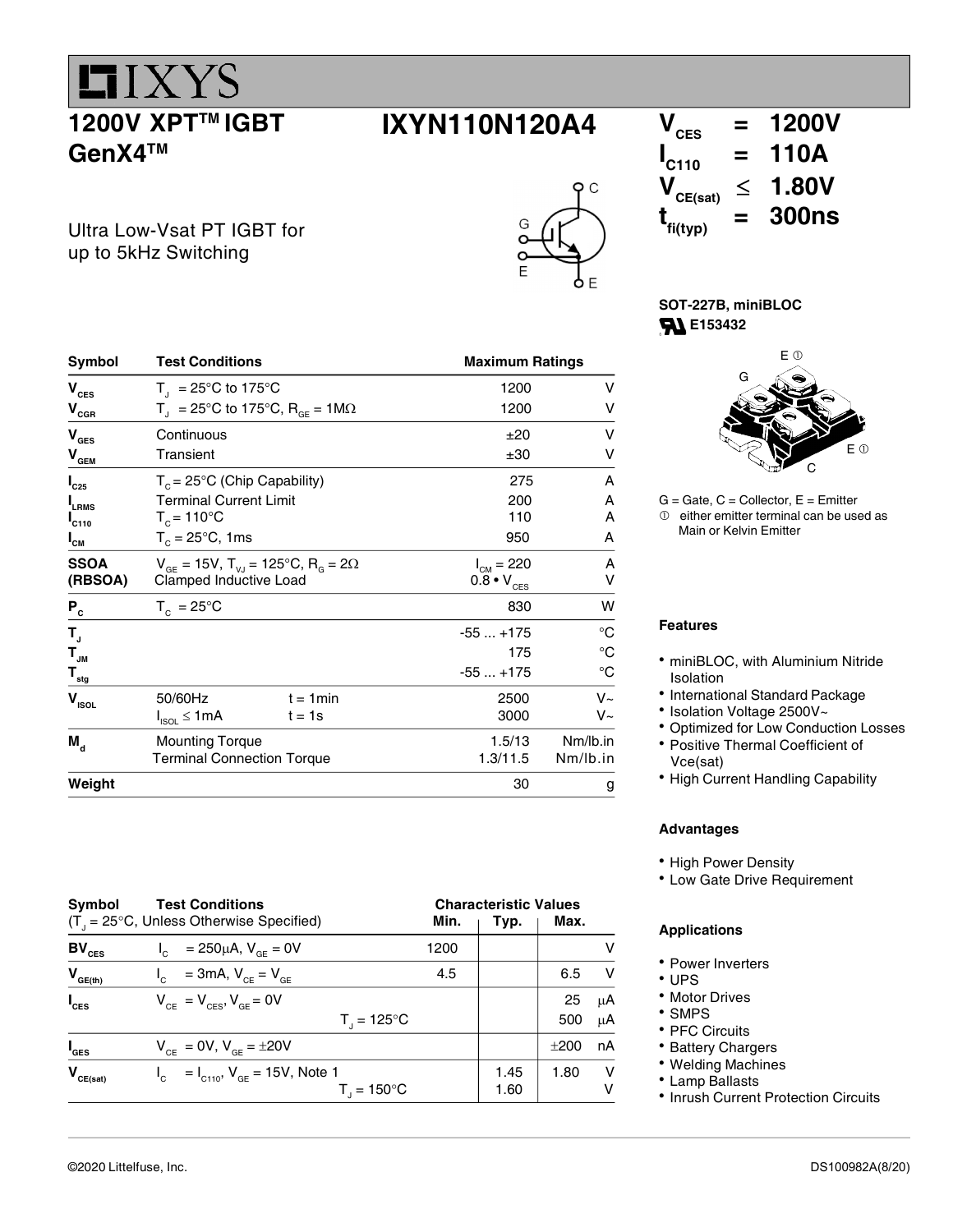

|                                         | <b>Symbol Test Conditions</b>                                     |      | <b>Characteristic Values</b> |               |
|-----------------------------------------|-------------------------------------------------------------------|------|------------------------------|---------------|
|                                         | $(T_{\text{J}} = 25^{\circ} \text{C}$ Unless Otherwise Specified) | Min. | Typ.                         | Max.          |
| $g_{\rm fs}$                            | $I_c = 60A$ , $V_{ce} = 10V$ , Note 1                             | 48   | 80                           | S             |
| $\mathbf{C}_{\text{ies}}$               |                                                                   |      | 6030                         | pF            |
| $\mathbf{C}_{\text{oes}}$               | $V_{CF} = 25V$ , $V_{GF} = 0V$ , $f = 1MHz$                       |      | 340                          | рF            |
| $C_{res}$                               |                                                                   |      | 225                          | рF            |
| $\mathbf{Q}_{\text{g(on)}}$             |                                                                   |      | 305                          | nС            |
| $\mathbf{Q}_{_{\mathbf{ge}}}$           | $I_c = I_{C110}$ , $V_{GE} = 15V$ , $V_{CE} = 0.5 \cdot V_{CES}$  |      | 58                           | nС            |
| $\mathbf{Q}_{\underline{\mathrm{gc}}}$  |                                                                   |      | 148                          | nС            |
| $\mathbf{t}_{\mathsf{d}(on)}$           |                                                                   |      | 42                           | ns            |
| $t_{\rm n}$                             | Inductive load, $T_1 = 25^{\circ}C$                               |      | 36                           | ns            |
| $E_{\rm on}$                            | $I_c = 50A, V_{GE} = 15V$                                         |      | 2.5                          | mJ            |
| $\mathbf{t}_{\mathsf{d}(\mathsf{off})}$ | $V_{CE} = 0.5 \cdot V_{CES}$ , R <sub>G</sub> = 2 $\Omega$        |      | 550                          | ns            |
| $t_{\rm fl}$                            | Note 2                                                            |      | 300                          | ns            |
| $E_{_{\sf off}}$                        |                                                                   |      | 8.4                          | mJ            |
| $\mathbf{t}_{\mathsf{d}(\mathsf{on})}$  |                                                                   |      | 35                           | ns            |
| $t_{\rm n}$                             | Inductive load, $T_1 = 150^{\circ}$ C                             |      | 33                           | ns            |
| $E_{\rm on}$                            | $I_c = 50A, V_{SF} = 15V$                                         |      | 4.4                          | mJ            |
| $\mathbf{t}_{\mathsf{d}(\mathsf{off})}$ | $V_{CE} = 0.5 \cdot V_{CES}$ , R <sub>G</sub> = 2 $\Omega$        |      | 700                          | ns            |
| $t_{fi}$                                | Note 2                                                            |      | 590                          | ns            |
| $\mathsf{E}_{_{\sf off}}$               |                                                                   |      | 14.0                         | mJ            |
| $\mathbf{R}_{\text{thJC}}$              |                                                                   |      |                              | 0.18 °C/W     |
| $R_{\text{thCS}}$                       |                                                                   |      | 0.05                         | $\degree$ C/W |

Notes:

- 1. Pulse test,  $t \le 300 \mu s$ , duty cycle,  $d \le 2\%$ .
- 2. Switching times & energy losses may increase for higher  $\mathsf{V}_{\varepsilon \varepsilon}$ (clamp),  $\mathsf{T}_{\text{J}}$  or  $\mathsf{R}_{\text{g}}$ .

Littelfuse reserves the right to change limits, test conditions, and dimensions.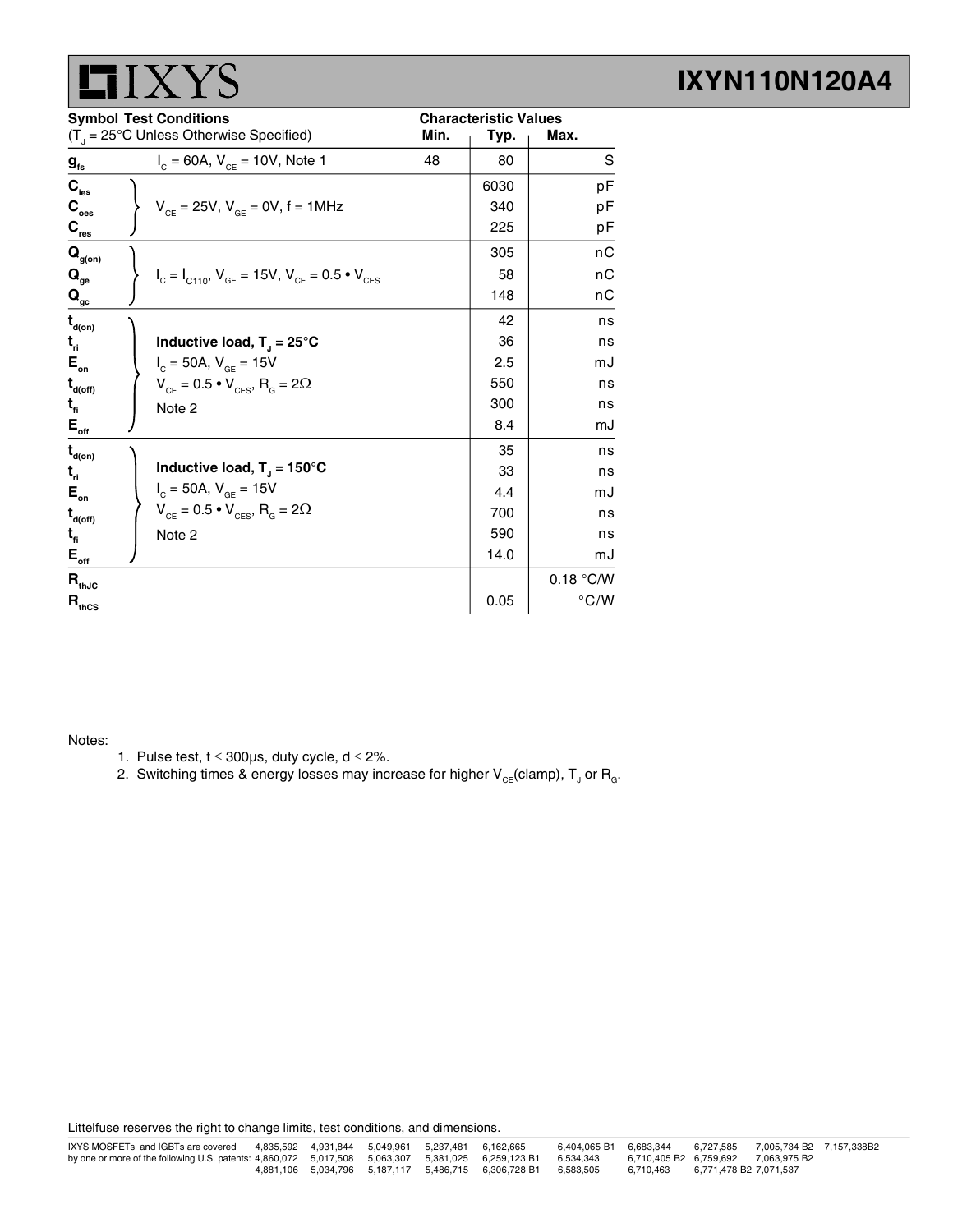

Fig. 1. Output Characteristics  $@T_J = 25°C$ 0 40 80 120 160 200 <del>| | | | | | | | | | | | | | |</del> ' <sup>v</sup> = - ' ' ' | <del>| 7/</del>  $V_{CE}$  - Volts  $\sum_{\substack{\mathbf{a} \text{ odd} \ \mathbf{b} \ \mathbf{c} \ \mathbf{c}}}^{a_{\mathbf{a}} \ \mathbf{c} \ \mathbf{c}}$  $VGE = 15V$   $13V$   $10V$   $10V$   $800$  $13V - 4111$  10V  $11V - H H / I$ 







Fig. 2. Extended Output Characteristics  $@T_J = 25°C$ 



Fig. 4. Dependence of V<sub>CE(sat)</sub> on Junction Temperature



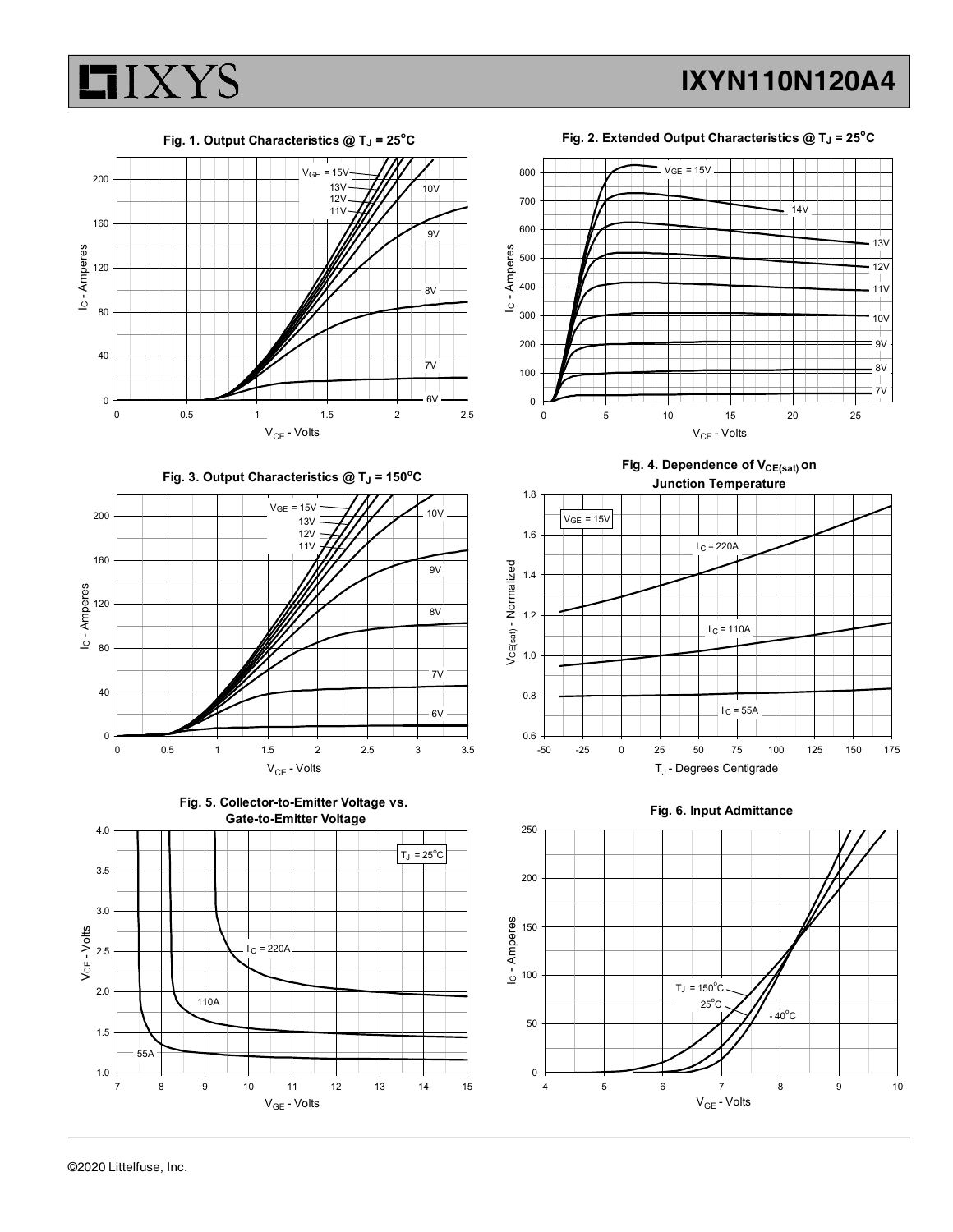



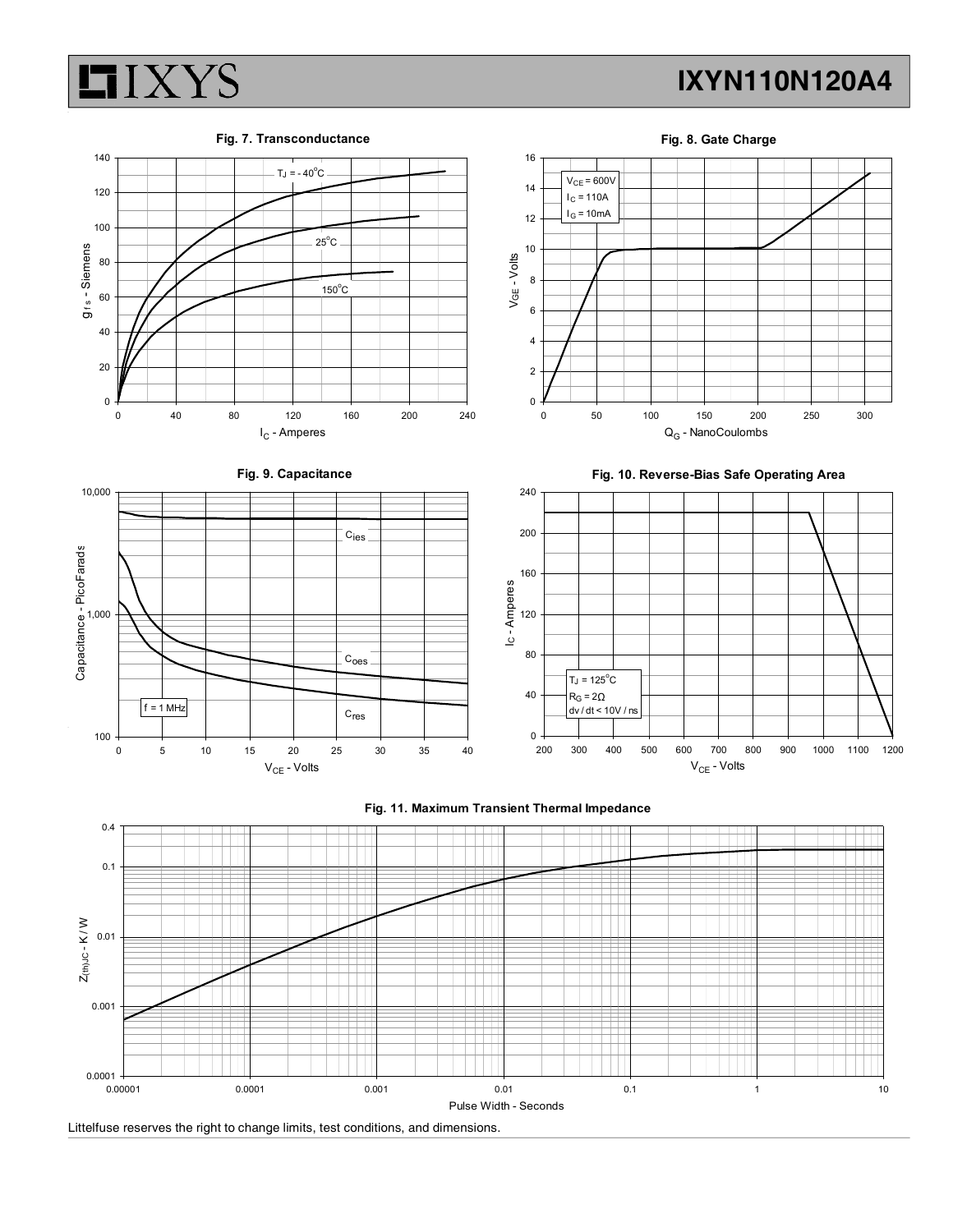

Fig. 14. Inductive Switching Energy Loss vs.









Fig. 15. Inductive Switching Energy Loss vs.





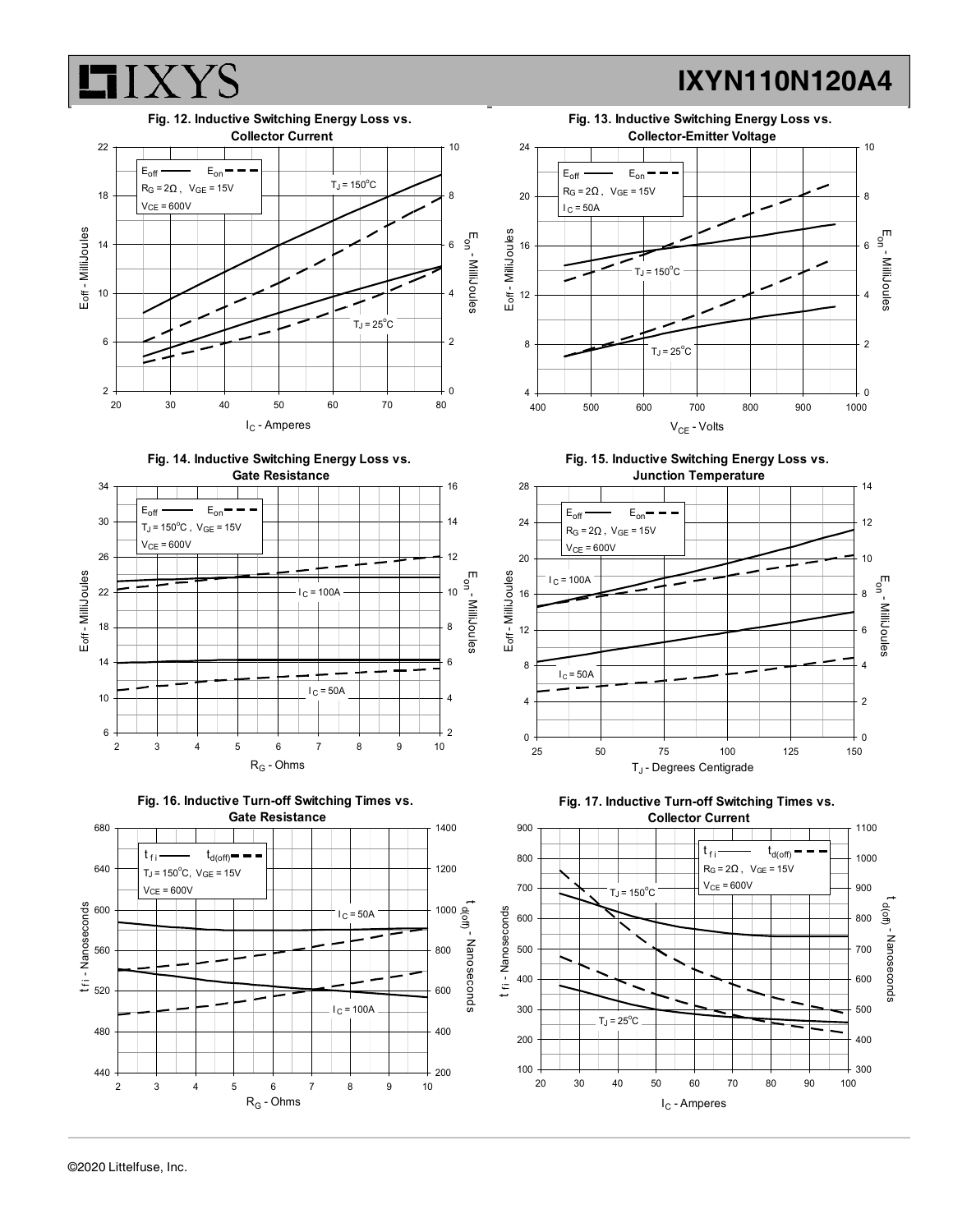







Fig. 21. Inductive Turn-on Switching Times vs. Junction Temperature<br>  $\begin{array}{|c|c|c|c|c|c|}\n\hline\n\hline\n\end{array}$  60

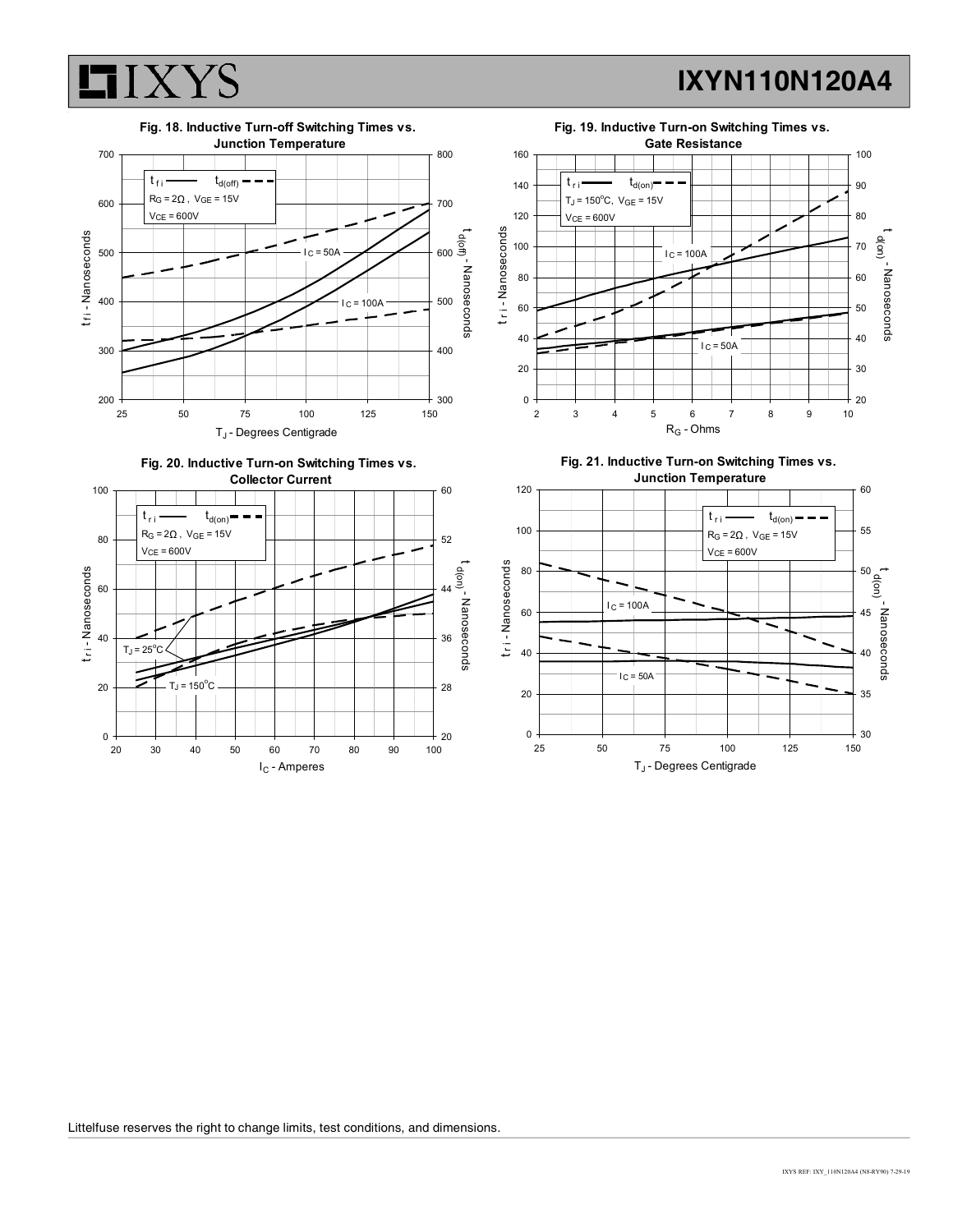#### SOT-227B miniBLOC (IXYN)

**LIXYS** 



| <b>SYM</b> | <b>INCHES</b> |            | <b>MILLIMETERS</b> |            |
|------------|---------------|------------|--------------------|------------|
|            | <b>MIN</b>    | <b>MAX</b> | MIN                | <b>MAX</b> |
| Α          | 1.224         | 1.260      | 31.10              | 32.00      |
| B          | .303          | .327       | 7.70               | 8.30       |
| C          | .161          | .173       | 4.10               | 4.40       |
| D          | .161          | .173       | 4.10               | 4.40       |
| F          | .161          | .173       | 4.10               | 4.40       |
| F          | .587          | .598       | 14.90              | 15.20      |
| G          | 1.181         | 1.201      | 30.00              | 30.50      |
| Н          | 1.488         | 1.508      | 37.80              | 38.30      |
| J          | .461          | .484       | 11.70              | 12.30      |
|            | .030          | .033       | 0.75               | 0.85       |
| M          | .492          | .512       | 12.50              | 13.00      |
| Ν          | .984          | 1.004      | 25.00              | 25.50      |
| O          | .075          | .087       | 1.90               | 2.20       |
| S          | .181          | .193       | 4.60               | 4.90       |
| U          | .000          | .005       | 0.00               | 0.13       |

1. NUT MATERIAL:

THE STANDARD - Low carbon steel with Ni plating.<br>
STANDARD - Brass Nut is available.<br>
PART NUMBER-BN

2. ALL METAL SURFACE ARE PRE NI PLATED EXCEPT TRIM AREA.